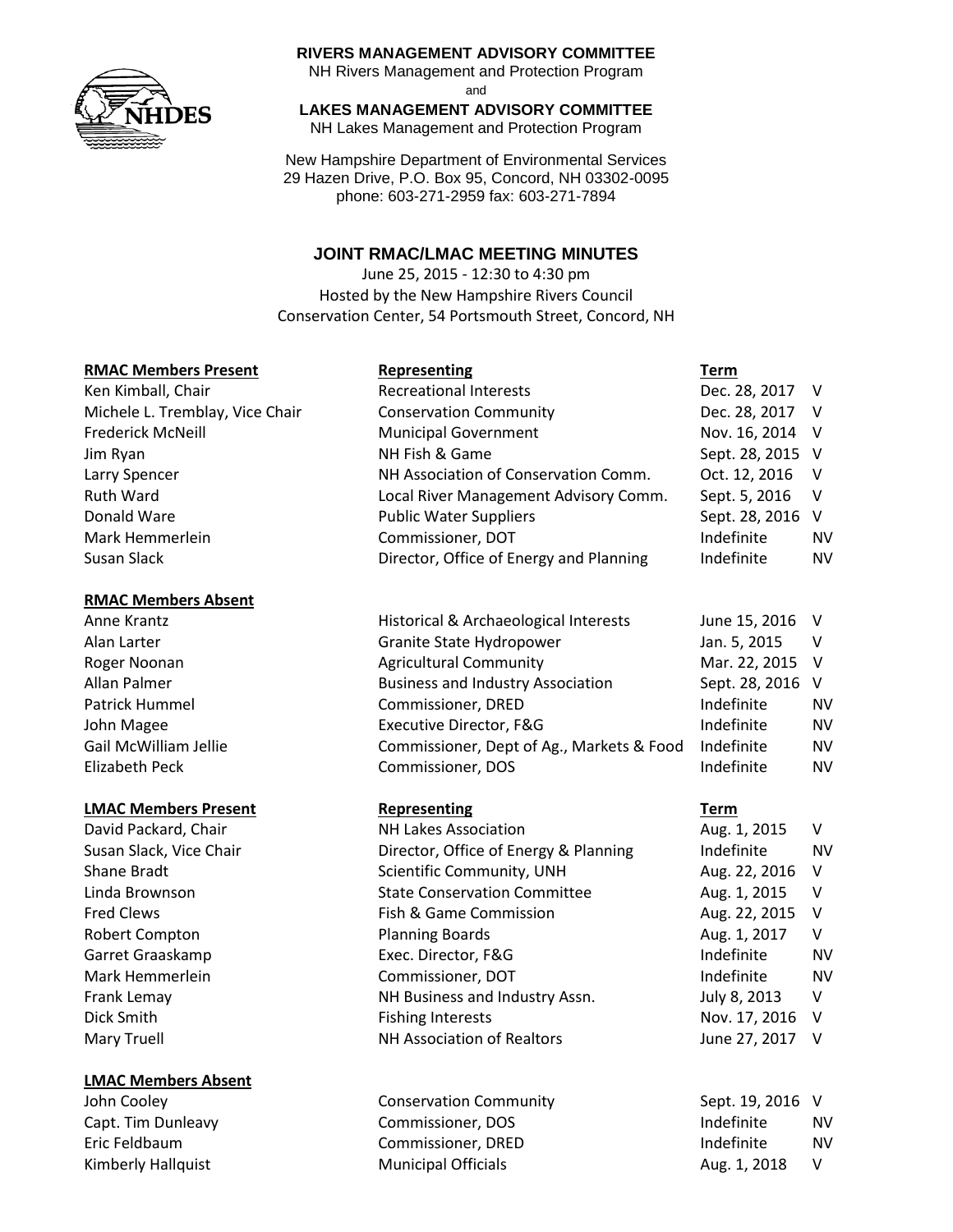Joint NH RMAC/LMAC FINAL Meeting Minutes – June 25, 2015 **Page 2** Page 2

| Jim Morash     | Tourism Industry                                       | Aug. 1, 2016 V  |     |
|----------------|--------------------------------------------------------|-----------------|-----|
| Martha Twombly | NH Assn. of Conservation Commissions                   | Aug. 22, 2016 V |     |
| Bob Wolff      | Commissioner, Dept. of Agr., Markets & Food Indefinite |                 | NV. |
| Vacant         | <b>NH Marine Dealers Association</b>                   | Aug. 22, 2014 V |     |

## **DES Staff Present**

Jacquie Colburn **Rivers** and Lakes Programs Ted Diers Watershed Management Bureau Administrator David Rosengarten Watershed Management Bureau Tracie Sales **Rivers** and Lakes Programs

**Guests**

Richard Snow Chair, Lamprey Rivers LAC

Bud Berry Former Chair and Member, LMAC Tom O'Brien **President**, NH Lakes

## **Meeting Was Called to Order**

RMAC Chair Ken Kimball opened the meeting at 12:35 pm.

## **I. Introductions/Announcements/Minutes**

- 1) Introductions RMAC Chair Kimball asked everyone to introduce themselves.
- 2) Announcements

Michele L. Tremblay announced that the July 30, 2015 Annual Meeting of the New Hampshire Rivers Council will include a presentation titled "Why Do Rivers Do That", by John Field, PhD.

Jacquie Colburn thanked Michele and the New Hampshire Rivers Council for hosting the committees.

Jacquie reviewed the day's agenda. Regarding individual committee business, there were no Surplus Land Reviews for the LMAC to review, but the RMAC might want to discuss the proposed sludge rules.

## 3) RMAC Acceptance of the April 13, 2015 RMAC Meeting Minutes

- *Michele L. Tremblay made a motion to accept the April 2015 RMAC minutes, second by Ruth Ward. Motion passed unanimously.*
- 4) LMAC Acceptance of the April 13, 2015 LMAC Meeting Minutes
	- *Linda Brownson made a motion to accept the April 2015 LMAC minutes, second by Mary Truell. Motion passed unanimously.*
- 5) RMAC & LMAC Acceptance of the April 13, 2015 Joint RMAC/LMAC Meeting Minutes
	- *Larry Spencer made a motion to accept the April 2015 joint RMAC/LMAC minutes, second by Jim Ryan. Motion passed unanimously.*
	- *Bob Compton made a motion to accept the April 2015 joint RMAC/LMAC meeting minutes, second by Linda Brownson. Motion passed unanimously.*

# **II. Future of the Rivers and Lakes Programs**

Jacquie provided background regarding how the committees got to this point and what has contributed to staff thinking along the way. The program improvement process and any outcomes are not pre-ordained, but staff have tried to provide guidance, suggestions and ideas for the committees to work with based on meetings beginning with the one held in January with committee chairs, vice chairs and DES senior leadership. The committees are welcome to modify the approach/process, and we should have that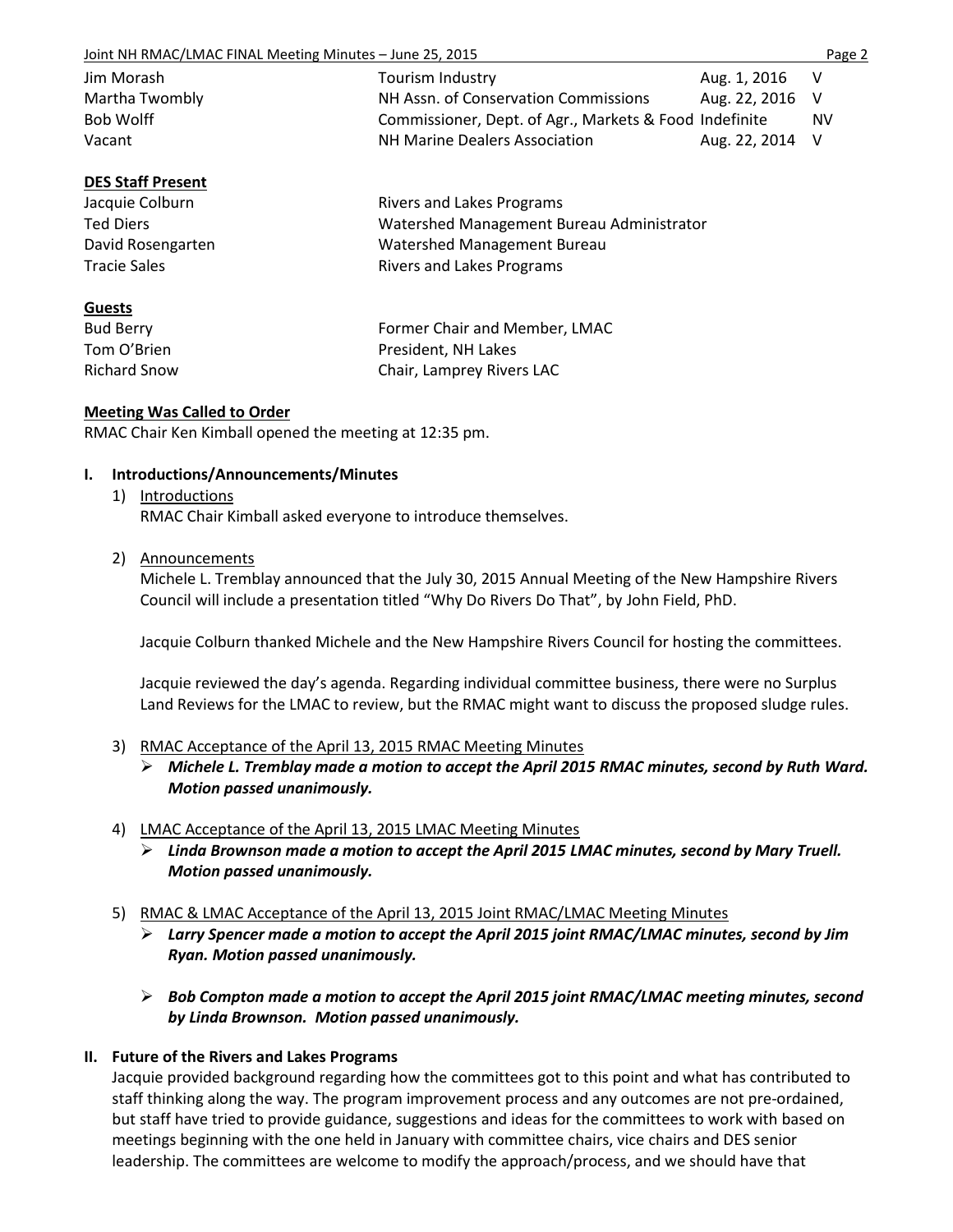## Joint NH RMAC/LMAC FINAL Meeting Minutes – June 25, 2015 **Page 3** Page 3

discussion and determine the next steps. If the committees decide to move ahead with changes to either or both statutes, those changes should be determined by early fall.

Vice Chair Tremblay asked what was the impetus for this effort? Ted Diers responded that there has been much positive collaborative work over the last few years, such as the relationship between rivers and lakes that was clarified through the Instream Flow (ISF) Program. Ted wants to move the Watershed Management Bureau toward a watershed approach, which has been discussed with the Commissioner, and the committees will be integral to this. Also, with the existing staff shortages, we have maximized resources, but the lakes agenda has been largely ignored and we are looking for ways to streamline approaches. Michele stated that internal staffing and department changes should not necessarily change the committees. Larry Spencer pointed out that there is a lot of overlap between rivers and lakes in to the Shoreland Program, which could be important for the committees relative to the sunset of the Shoreland Advisory Committee.

## 1) Similarities/Differences of the Rivers & Lakes Programs

Jacquie provided a summary of the similarities and differences of the two programs: Similarities:

- Advisory programs, to commissioner and other agencies.
- Develop guidance for management plans.
- Authority to adopt rules:
	- o Rivers river nominations and Instream Flow.
	- $\circ$  Lakes awarding of grants for plans.
- Conduct Surplus Land Reviews.
- Comment on legislation.

Differences:

Rivers -

- Develop and implement protected instream flows.
- Develop long range river management plans.
- Review and recommend nominations for new designated rivers.
- Local river management advisory committees (LACs) established, which have 4 responsibilities:
	- o Comment on applications, licenses and certificates.
	- o Develop corridor management plans (adopted by towns).
	- o Advise the DES commissioner and corridor towns on local river issues.
	- o Report on compliance of laws, activities, plans relevant to the river.
- If a permit application is denied because it would violate a protection measure included in RSA 483, then commissioner, RMAC and LAC shall review the application.

Lakes -

• Review and make state level management recommendations every 10 years.

Larry Spencer asked how many lake and pond associations exist. Tom O'Brien replied that there are 130 individual associations that are members of NH Lakes but none have a comparable status to LACs when it comes to state permitting.

## 2) Update Regarding R&L Programs and Staff Status

Jacquie reminded the group about the concerns raised at the January meeting with committee leadership and DES senior leadership:

- $\bullet$  Budget 2011-type cuts might happen again, affecting staffing and program effectiveness.
- Relationship with SWQPA and the sunsetting of SAC; hybrid of similar programs.
- Functionality of and lack of funding for the Lakes Program.
- Care and feeding of the LACs.
- Changing the river nomination process but retaining LACs.
- Moving toward a watershed approach (permitting should be done at this level).
- Using the Watershed Assistance Section approach to develop outcomes for L&R programs.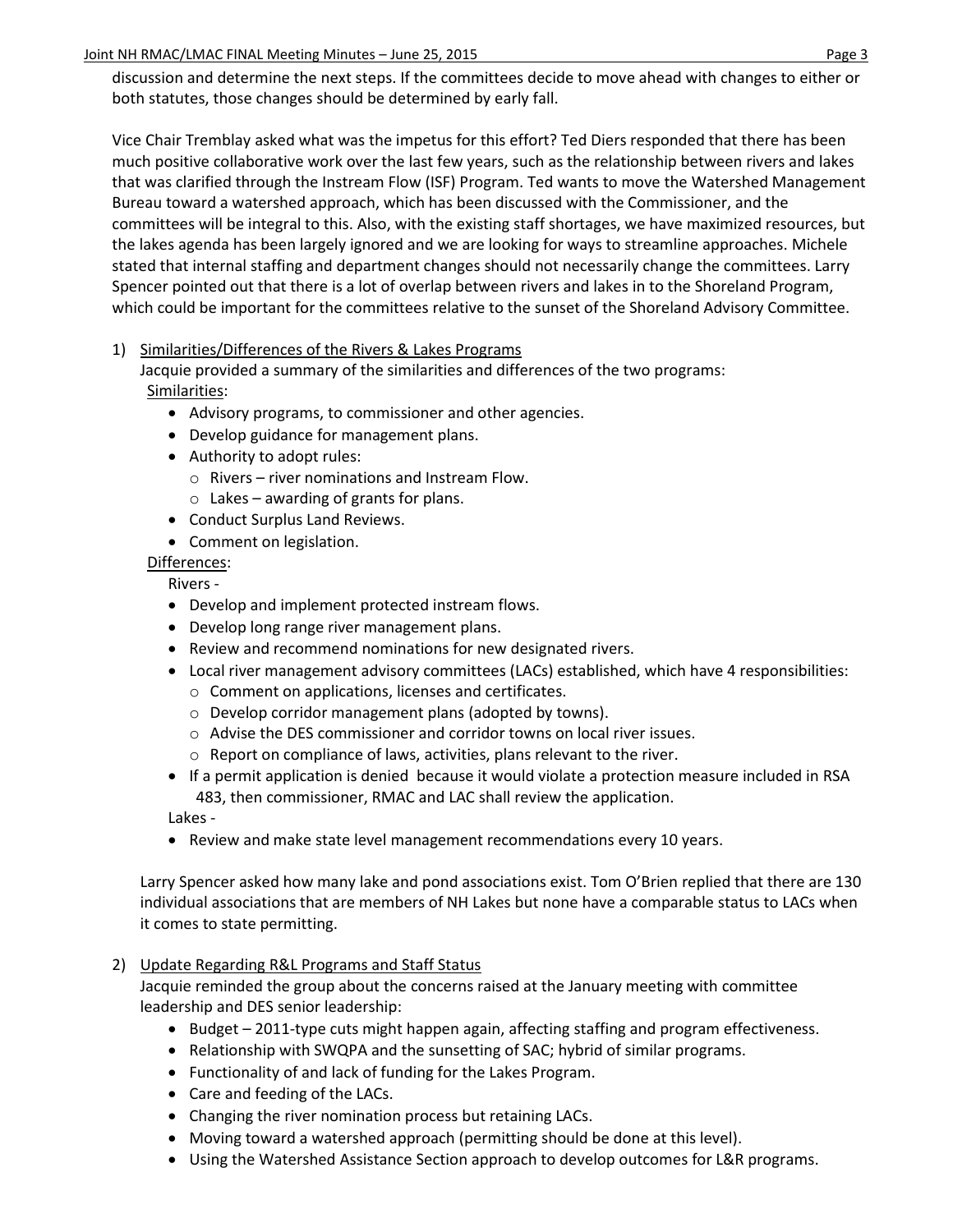- Additional streamlining and efficiencies of the programs.
- General reduction in planning statewide.

To follow up, staff met in February to determine a process and move the effort forward. The questions staff believed were/are important to ask included:

- What do we (all of us) want to accomplish, what outcomes to we want to achieve?
- What are the strengths and weaknesses of the two programs?
- What are we achieving or doing vs. what would we (all of us) like the programs to achieve or provide, and how?
- How can we move the programs forward and not just "tread water"?

These two discussions led to the table outlining the 3 approaches. Other factors in this process are the RMAC's proposed revisions to RSA 483, the RMAC's proposed revisions to the RMPP administrative rules, and Jacquie's upcoming departure which will likely leave the programs without a Rivers/Lakes Coordinator for at least 4-5 months due to the hiring freeze. Chair Packard asked if the qualifications for Jacquie's position should be revised. Ted agreed and asked if anyone would like to assist with this effort. Chair Packard and Vice-Chair Tremblay volunteered.

Finally, the ISF program report documenting the results of the pilot program is due to the Legislature on December 1<sup>st</sup>. Ted and Tracie will have to dedicate time to report editing and public meetings.

Ted stated that the Water Division was collecting potential topics for legislation and would like this by the end of July. Michele stated that the SAC report is not due to the Legislature until December. Ted said that the ISF report is in a similar position; the Division is simply looking for placeholders at this time. Ted will put RSA 483 updates on the list. Tom O'Brien said that there may be a need for more legislation regarding exotic species.

## 3) LMAC and RMAC Role Regarding the Shoreland Advisory Committee (SAC)

Jacquie reviewed SACs statutory charges in RSA 483-B:21 VI and pointed out that the committees have done some of this work previously; for example, in 2002 the committees undertook and comprehensive review and commented on the content of the Comprehensive Shoreland Protection Act.

Jacquie explained that she, Ted and Tracie met with the Commissioner to let him know that the LMAC and RMAC are contemplating assuming some responsibilities presently charged to SAC and to be sure that he is comfortable with this possible change. The commissioner had no serious opposition and was open to the idea, but he did suggest that the committees look at SAC charges and determine which are most appropriate to assume, and when the committees would take up some of the responsibilities. Mary Truell commented that she understood that SAC was formed to help educate the public about SWQPA, and questioned whether it was necessary for the committees to take on SAC's responsibilities. She feels that the public understands the Act now, certainly realtors are aware of it. Vice Chair Tremblay pointed out that the public still does not always understand SWQPA and that the Act needs a voice, either SAC or the committees. It would be better for SAC to sunset, with the committees ensuring follow-up on SAC's recommendations. Chair Kimball concurred. Ted said that when the SAC report is issued in December, the committees can then better determine their desired level of effort regarding the SWQPA. Chair Kimball said the committees could be charged with working with the Legislature to move recommendations forward. Vice Chair Tremblay recommended that the rivers and lakes statutes be changed to mandate that the committees to work together on SWQPA, which will require work with legislative services to determine appropriate language.

## **Review and Discuss the "Future Approaches" Table and Questions**

Jacquie explained that the table was populated with the comments from the February and April meetings. S, R or G indicate if the item would require a Statute change, a Rule(s) change, or could be addressed either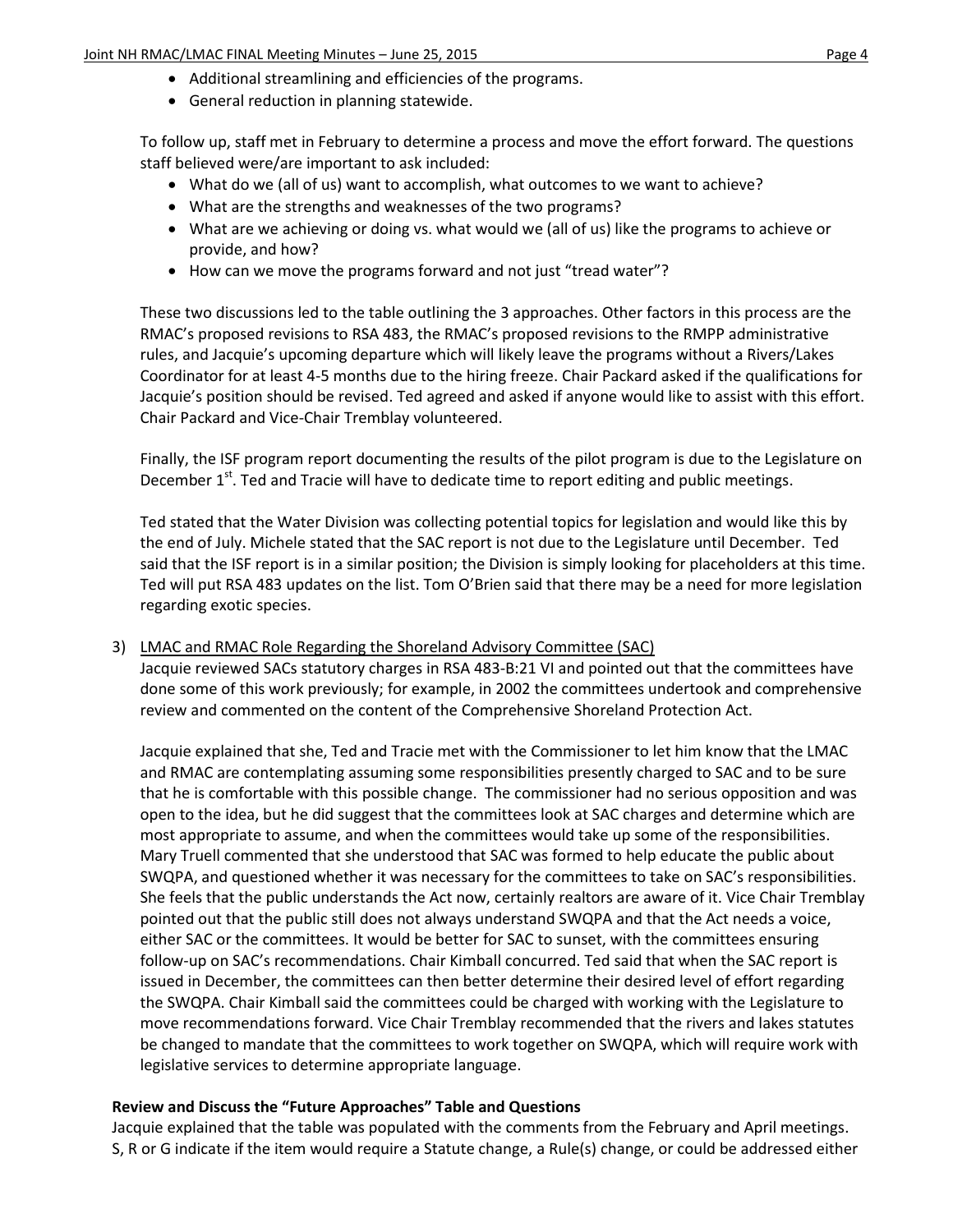in Guidance documents or by the way the program conducts its business.

Vice Chair Tremblay said river groups work hard to get into the Rivers Program and automatic deputizing of lake groups without a nomination process would be resented. Chair Kimball stated that the watershed approach was attempted several years ago and it was politically difficult then. A hybrid approach is better politically, where the programs can work together on the elements they have in common. Don Ware agreed that the watershed approach works well scientifically, but not politically.

Chair Kimball and Vice Chair Tremblay both noted that river and lake water quality data collection, including VLAP and VRAP, should be better coordinated, as there is a lot of overlapping effect. Ted commented that this is beginning to occur.

Vice Chair Tremblay added that interests (and financial resources) differ between lake and river groups, which we saw in the ISF program with the lake level concerns, which complicates a watershed approach.

Ted asked the group how many live on lakes (4) versus how many live on streams (7).

Vice Chair Tremblay explained that the reason to incorporate EPA a-i plans is to help get more funding.

Chair Kimball noted that the segmented nature of designated rivers does not always work well; for instance the ISF program cannot be implemented without looking at stream flows upstream of the designated segments. However, the designation process imparts credibility that lakes do not get. Lakes should have extra benefits, with legal status and responsibilities, with nomination. Kimball added that EPA plans address problematic waters, but we want to protect existing good quality waters as well. Ted proposed that a-i plans could count as a nomination document or management plan. Linda Brownson stated that the Conservation Districts are moving toward a watershed approach. They have been making progress and creating new partnerships. Tom O'Brien said that some things lend themselves to watershed approach, start there and make separate things the exception. Mark Hemmerlein pointed out that from the practitioner's perspective, the rules and permitting would need to be integrated; right now they are confusing and hard to keep track of. The watershed approach might work well for practitioners. Vice Chair Tremblay agreed, stating that the watershed approach will only work if it is department-wide, including permitting.

Jacquie asked Vice Chair Tremblay, would rivers groups feel differently about lakes being deputized if there was a lake management plan? Tremblay replied that it would be acceptable if there is community outreach. Garret Graaskamp said that the watershed approach is the correct scientific platform to assess and coordinate projects. For example, Vermont looks at the broader framework within the region. Mark Hemmerlein brought up the wetlands bureau, which uses a regional approach. Ted agreed that the DES Land Resources Management programs are using a regional approach for permitting and compliance, but it is not really a watershed approach.

Chair Kimball said that the committees need to decide on 1 of the 3 columns outlined in the table. Tom O'Brien stated that the "status quo" is not good. NH Lakes wants resources put back for lakes; he would recommend the "hybrid" approach. Bud Berry, former LMAC chair, recommends the hybrid approach. It would have provided credibility and financial resources for the ISF process at Pawtuckaway Lake. Dick Smith indicated that fishing interests pertain to both lakes and rivers; he likes the hybrid approach with subcommittees to focus on particular topics. Vice Chair Tremblay asked, what does hybrid mean for these committees? Chair Kimball responded that it is comparable to what we are doing now, sharing staff and establishing subcommittees to address issues regarding instream flow and shoreland. Committee members agreed that they like the hybrid approach, but that we should continue to utilize elements of the watershed concept for decision-making. Ted asked for input on watershed metrics for monitoring from the committees, to which the metrics developed as part of the Sustainability Initiative were suggested. Vice Chair Tremblay asked about the proposed Watershed Management Advisory Committee. Chair Kimball said there should be coordination between rivers and lakes, but the statutes should remain separate, though there may be